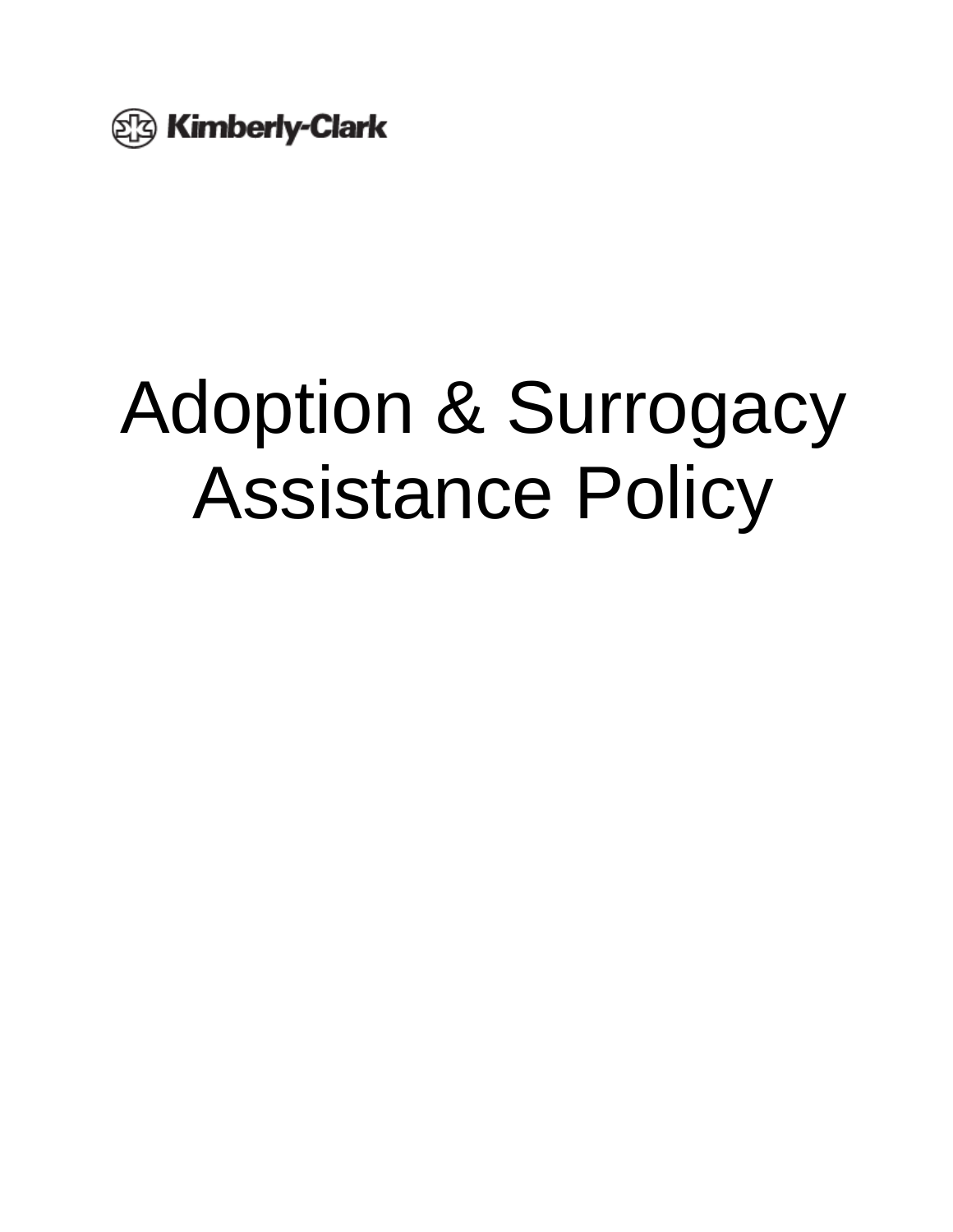# Contents

| Introduction                                                   |  |
|----------------------------------------------------------------|--|
|                                                                |  |
|                                                                |  |
|                                                                |  |
|                                                                |  |
| Eligible Adoption Assistance Reimbursement Process Overview  3 |  |
|                                                                |  |
|                                                                |  |
|                                                                |  |
|                                                                |  |
|                                                                |  |
| Eligible Surrogacy Assistance Reimbursement Process Overview 5 |  |
|                                                                |  |
|                                                                |  |
|                                                                |  |
|                                                                |  |
|                                                                |  |
|                                                                |  |
|                                                                |  |
|                                                                |  |
|                                                                |  |
|                                                                |  |
|                                                                |  |
|                                                                |  |
|                                                                |  |
|                                                                |  |
|                                                                |  |
|                                                                |  |
|                                                                |  |
|                                                                |  |
|                                                                |  |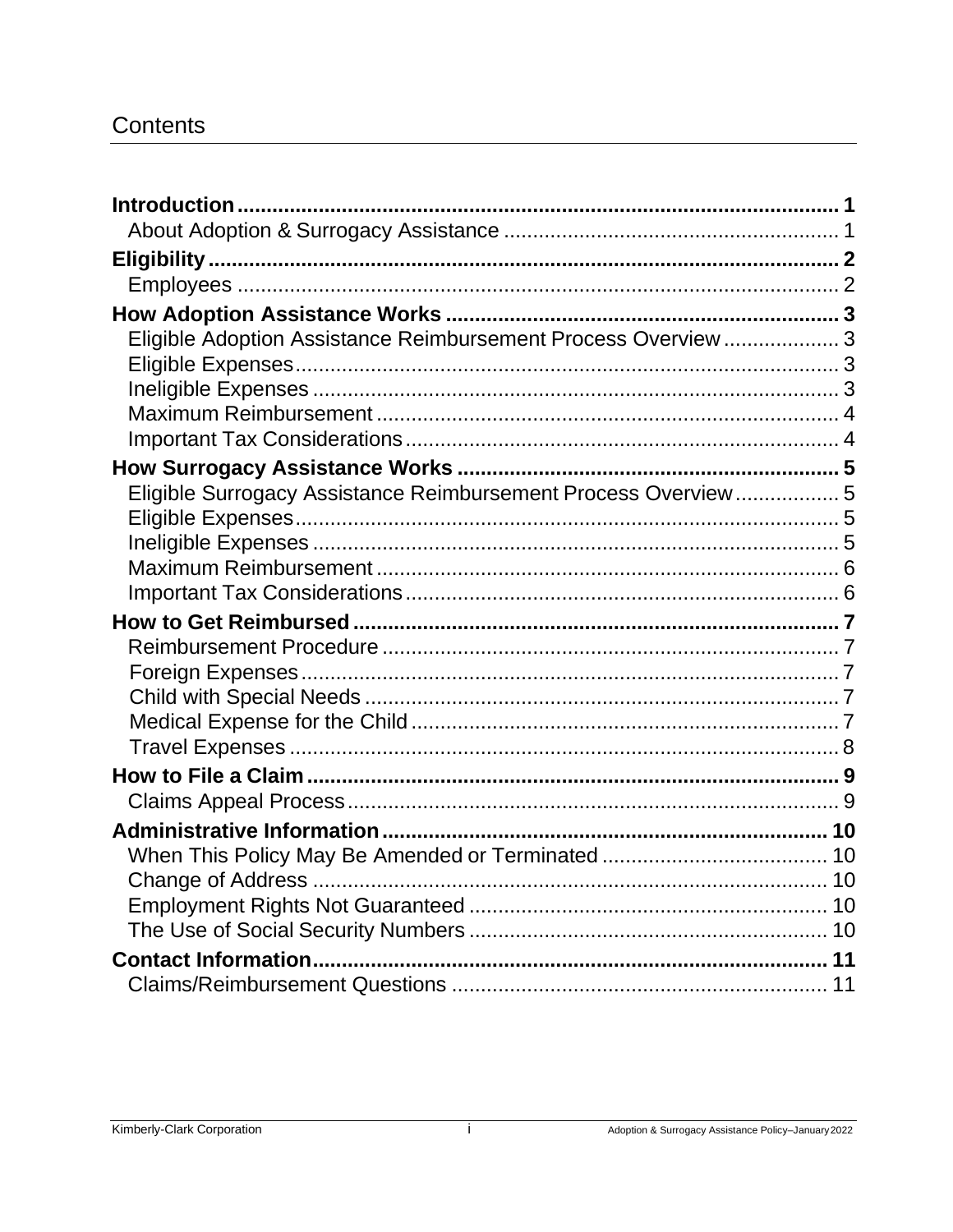# <span id="page-2-0"></span>**Introduction**

# <span id="page-2-1"></span>About Adoption & Surrogacy Assistance

This is a summary of the Kimberly-Clark Corporation (Kimberly-Clark, K-C, or the Company) Adoption and Surrogacy Assistance policy in effect on January 1, 2022. Adoption and Surrogacy Assistance provides financial assistance up to \$10,000 per child towards qualifying expenses (i.e., legal fees, travel expenses, medical expenses not otherwise covered by insurance, court costs, etc.) that you incur for an eligible adoption and/or surrogacy. The process as described here is administered by K-C and Optum Financial.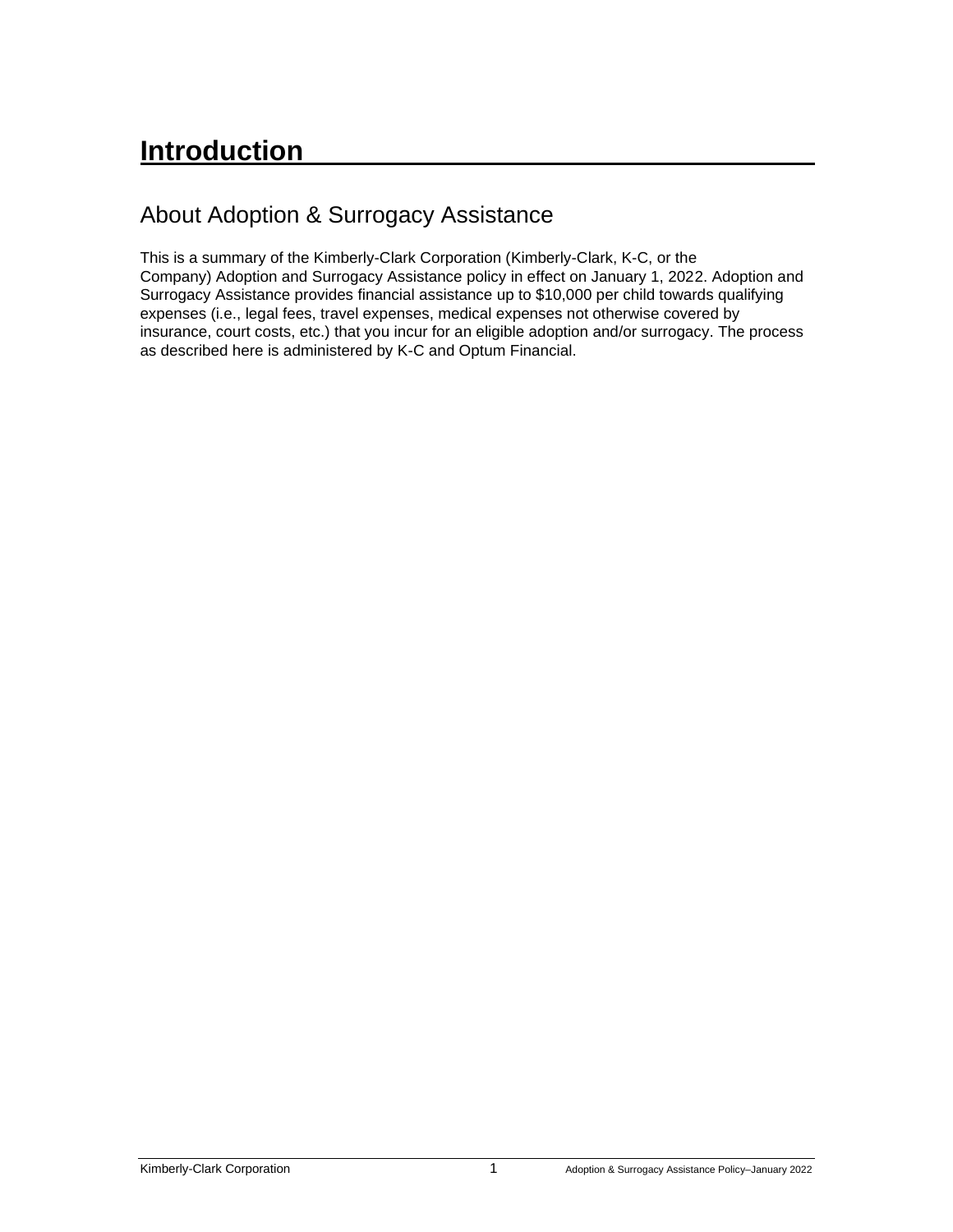# <span id="page-3-0"></span>**Eligibility**

## <span id="page-3-1"></span>Employees

You're eligible to receive Adoption or Surrogacy Assistance if you're classified as:

• A regular employee not classified as temporary, intermittent, intern, or co-op.

An individual who is not classified as defined above is not eligible for reimbursement, even if the employee is later re-classified as an employee by a court or administrative agency.

If you're on leave or terminate employment, you're eligible for reimbursement as long as the finalization date is before your leave or termination date.

If you initially receive a reimbursement but the Company later determines that you were not eligible for reimbursement you will be required to repay the reimbursement to the Company.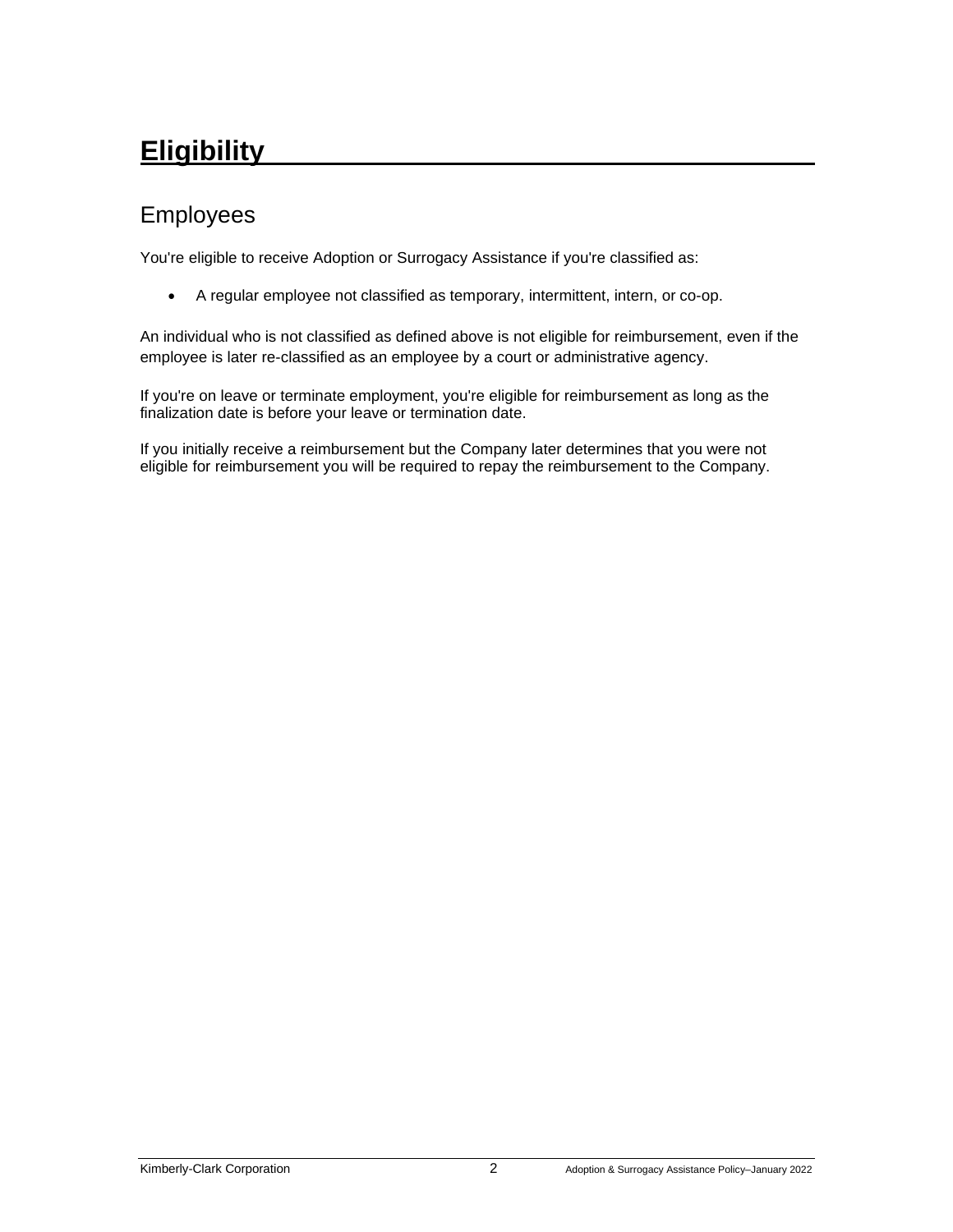# <span id="page-4-0"></span>**How Adoption Assistance Works**

# <span id="page-4-1"></span>Eligible Adoption Assistance Reimbursement Process Overview

When adopting a child, you pay any related expenses up front and then file a claim for reimbursement from K-C.

Adoption expenses are eligible for reimbursement if:

- The expense is incurred and the adoption is finalized (either successful orunsuccessful) while you're actively employed with K-C
- You provide proof the adoption is finalized (either successful or unsuccessful) with a notarized affidavit or legal bidding agreement
- You have a birth certificate showing your child's name and date of birth
- You have itemized receipts to show your eligible expenses

See "How to Get Reimbursed" to learn how to file a claim for reimbursement.

## <span id="page-4-2"></span>Eligible Expenses

The following expenses may be reimbursed:

- Domestic and foreign agency and placement fees
- Travel expenses associated with the adoption, including airfare, parking, tolls, taxis, rental cars, buses, gas for a car or mileage, lodging, and meals
- Medical expenses for the child not otherwise covered by insurance before the adoption
- Temporary foster care provided before permanent placement of the child in your home
- Miscellaneous fees such as immigration, immunization, and translation fees
- Legal fees and court costs associated with the adoption
- Counseling fees associated with the placement and initial adjustment
- Expenses that were part of an unsuccessful attempt to adopt a child
- Home inspection costs
- Expenses incurred before the adoption became final to care for children under the age of 18 and age 18 or older with special needs (for example, the purchase or rental of awheelchair)

#### <span id="page-4-3"></span>Ineligible Expenses

The following expenses may not be reimbursed:

- Prior adoption expenses incurred before the date you became eligible for Adoption Assistance reimbursement (See the "Eligibility" section for more information)
- Expenses related to surrogate parenting
- Expenses for establishing legal guardianship
- Expenses that are reimbursable under another program
- Expenses for which you take a credit or deduction under any other federal income tax rule
- Expenses related to adopting a blood relative or a child of spouse or domestic partner
- Expenses incurred for the routine care of a child
- Any other expenses not referenced above under "Eligible Expenses"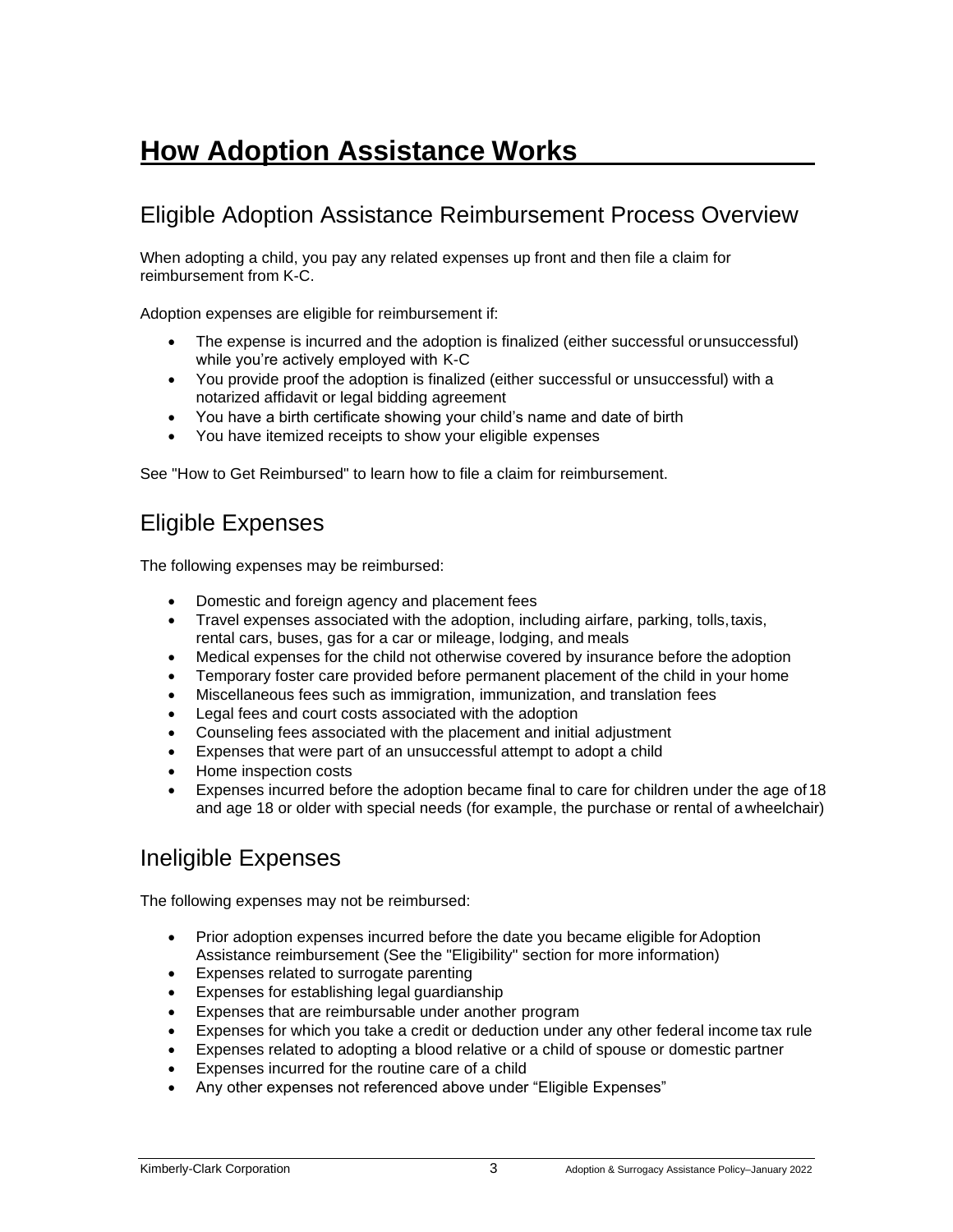## <span id="page-5-0"></span>Maximum Reimbursement

K-C will reimburse qualifying employee adoption expenses up to a maximum of \$10,000 per child. The maximum applies to each eligible adoption (either successful or unsuccessful). The \$10,000 maximum is not an annual limit and more than one child may be adopted in the same calendar year.

# <span id="page-5-1"></span>Important Tax Considerations

Reimbursements paid under this policy may be excludable from your income for federal income taxes to the extent permitted under Internal Revenue Code section 137. **You're responsible for understanding the tax treatment of reimbursements under this policy and for claiming the applicable income exclusion by filing Form 8839 with your federal income taxes.** (Form 8839 and instructions are available from the IRS and on the IRS website at [irs.gov.\)](http://www.irs.gov/)

- If you do not satisfy the conditions of Code section 137, all or part of your reimbursement under this policy may be considered taxable income when you file your federal income tax return – for example, if your adjusted gross income exceeds IRS limits, or if your total reimbursements for the year exceed the applicable dollar limit. The Company will not withhold federal income taxes from your reimbursements, even if all or part of a reimbursement is taxable. Instead, you will be responsible for paying any income taxesto the IRS. To cover this potential tax liability, you may wish to increase your withholding rate or make estimated tax payments to the IRS.
- Your reimbursements are subject to applicable Social Security and Medicare taxes.Your share of these taxes will be withheld from your regular pay from the Company.
- The Company will report the total amount of reimbursements to the IRS on your FormW-2.
- The Internal Revenue Code also provides a federal income tax credit for certain adoption expenses. The credit is subject to an annual dollar limit and is phased out for individuals whose adjusted gross income is above a certain level. Some expenses eligible for reimbursement under this policy also may qualify for the credit, but you may not receive a reimbursement and a credit for the same expense. It is up to you to decide whether a reimbursement or a credit is best for you.

**Note:** You are encouraged to seek legal and/or tax advice regarding reimbursement provided under this plan and the tax considerations described above.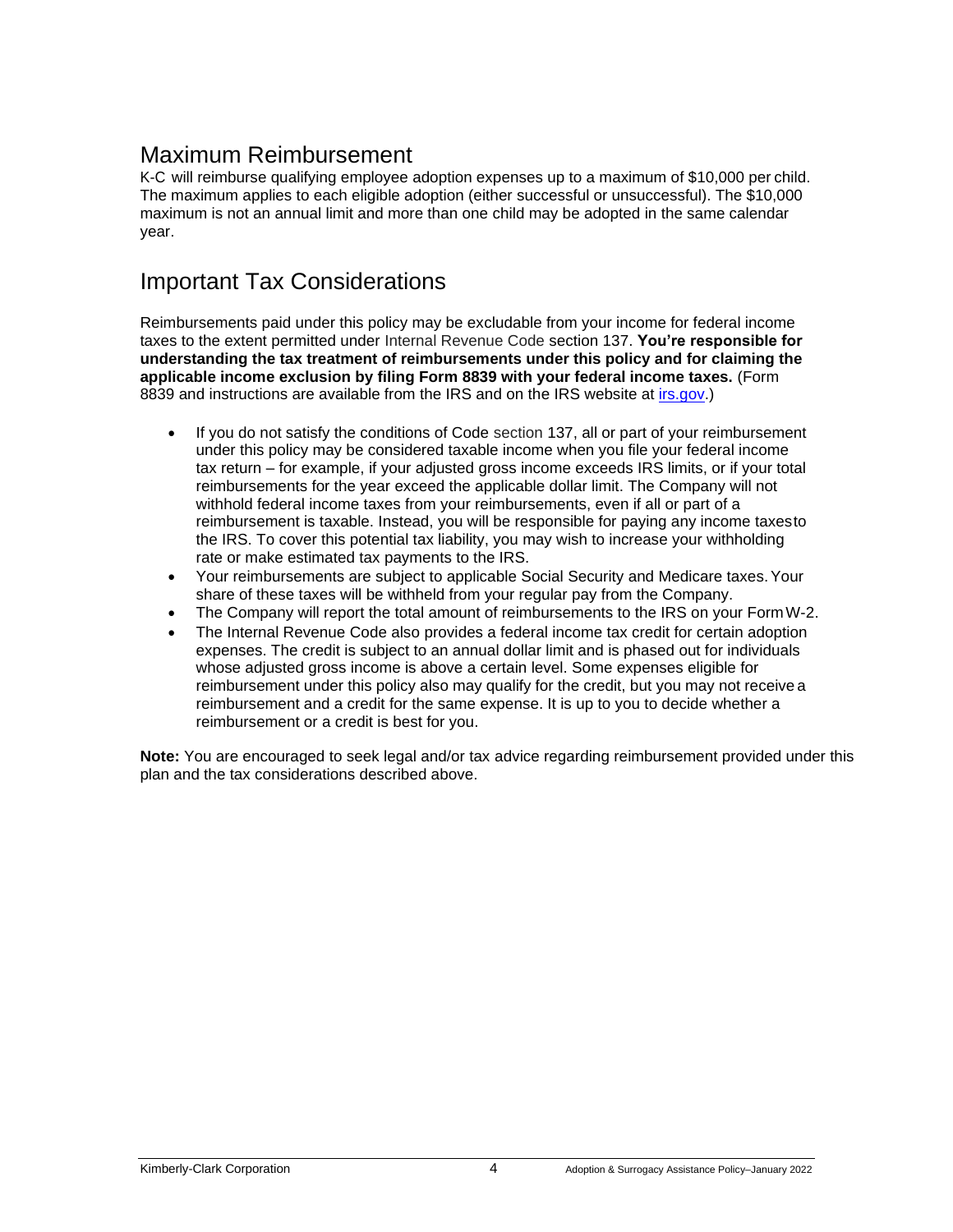# <span id="page-6-0"></span>**How Surrogacy Assistance Works**

# <span id="page-6-1"></span>Eligible Surrogacy Assistance Reimbursement Process Overview

Once your child is born via surrogate, you pay any related expenses up front and then file a claim for reimbursement from K-C.

Surrogacy expenses are eligible for reimbursement if:

- The expense is incurred and the surrogacy is finalized (either successful or unsuccessful) while you're actively employed with K-C
- You provide proof the surrogacy is finalized (either successful or unsuccessful) with a notarized affidavit or legal bidding agreement
- You have a birth certificate showing your child's name and date of birth
- You have itemized receipts to show your eligible expenses

See "How to Get Reimbursed" to learn how to file a claim for reimbursement.

#### <span id="page-6-2"></span>Eligible Expenses

The following expenses may be reimbursed:

- Domestic and foreign surrogate agency fees
- Egg and/or sperm donation agency fees
- Egg and/or sperm donation shipping and transport fees. Travel expenses associatedwith the surrogacy, including airfare, parking, tolls, taxis, rental cars, buses, gas for a car or mileage, lodging, and meals
- Medical expenses for the child not otherwise covered by insurance before the finalization of the surrogacy
- Miscellaneous fees such as immigration, immunization, and translation fees
- Legal fees and court costs associated with the surrogacy
- Expenses that were part of an unsuccessful attempt to gain a child that is born via surrogate (only if not covered by another source)

#### <span id="page-6-3"></span>Ineligible Expenses

The following expenses may not be reimbursed:

- Prior surrogacy expenses incurred before the date you became eligible for Surrogacy Assistance reimbursement (See the "Eligibility" section for more information)
- Payment(s) to the surrogate (indirectly or directly) for services
- Expenses for establishing legal guardianship
- Expenses related to the adoption of a child
- Expenses that are reimbursable under another program
- Expenses allowed as a credit or deduction under any other Federal income tax rule
- Expenses incurred for the routine care of a child
- Any other expenses not referenced above under "Eligible Expenses"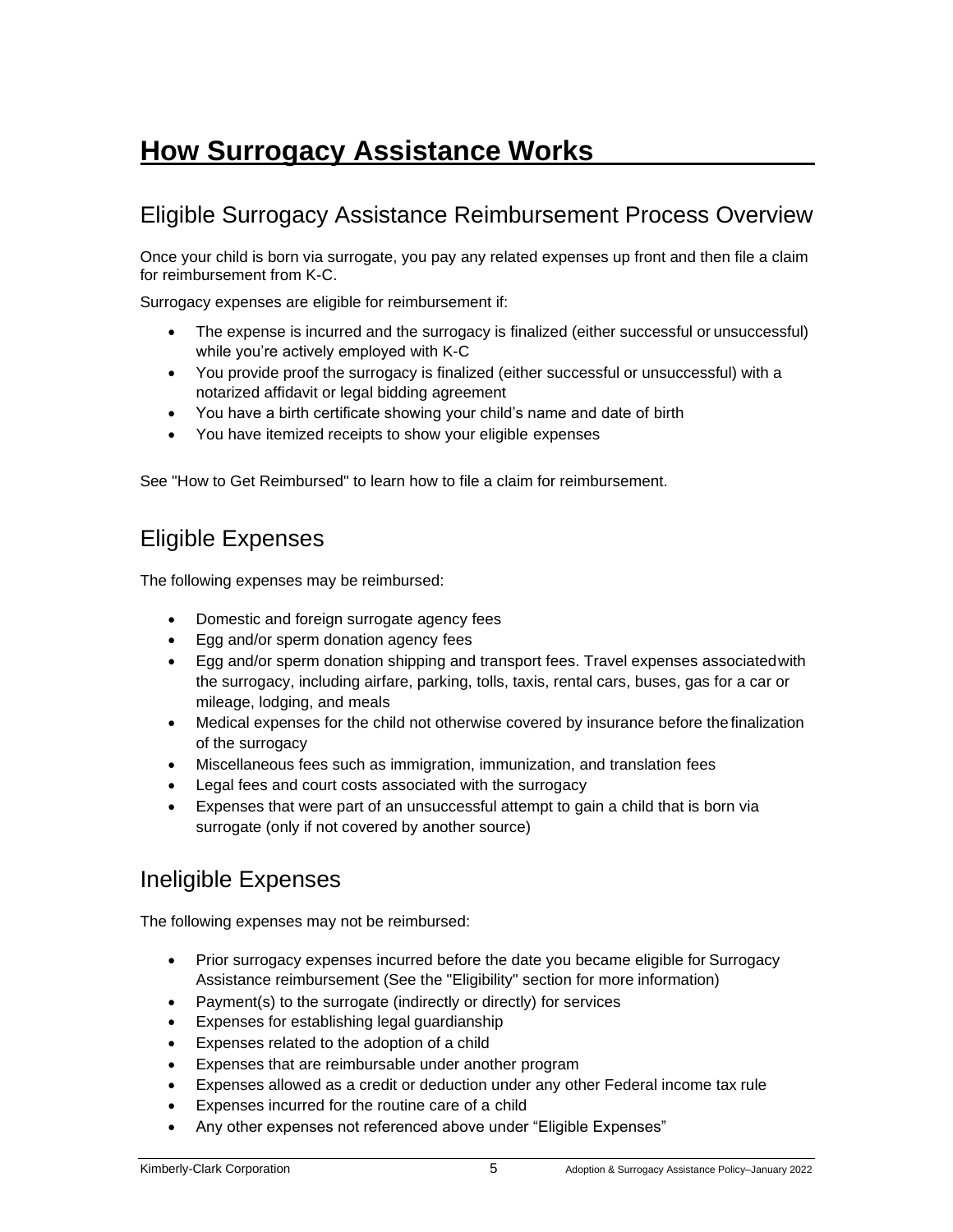## Maximum Reimbursement

K-C will reimburse qualifying employee surrogacy expenses up to a maximum of \$10,000 per child. The maximum applies to each eligible child born via surrogate (either successful or unsuccessful). The \$10,000 maximum is not an annual limit and more than one child may be born via surrogate in the same calendar year.

### <span id="page-7-0"></span>Important Tax Considerations

The Company will report surrogacy reimbursements that you receive as taxable income subject to federal income tax withholding, Social Security and Medicare tax withholding and state and local tax withholding. The applicable taxes will be withheld from your K-C pay and report the total amount of reimbursement to the IRS on Form W-2.

**Note:** You are encouraged to seek legal and/or tax advice regarding reimbursement provided under this plan and the tax considerations described above.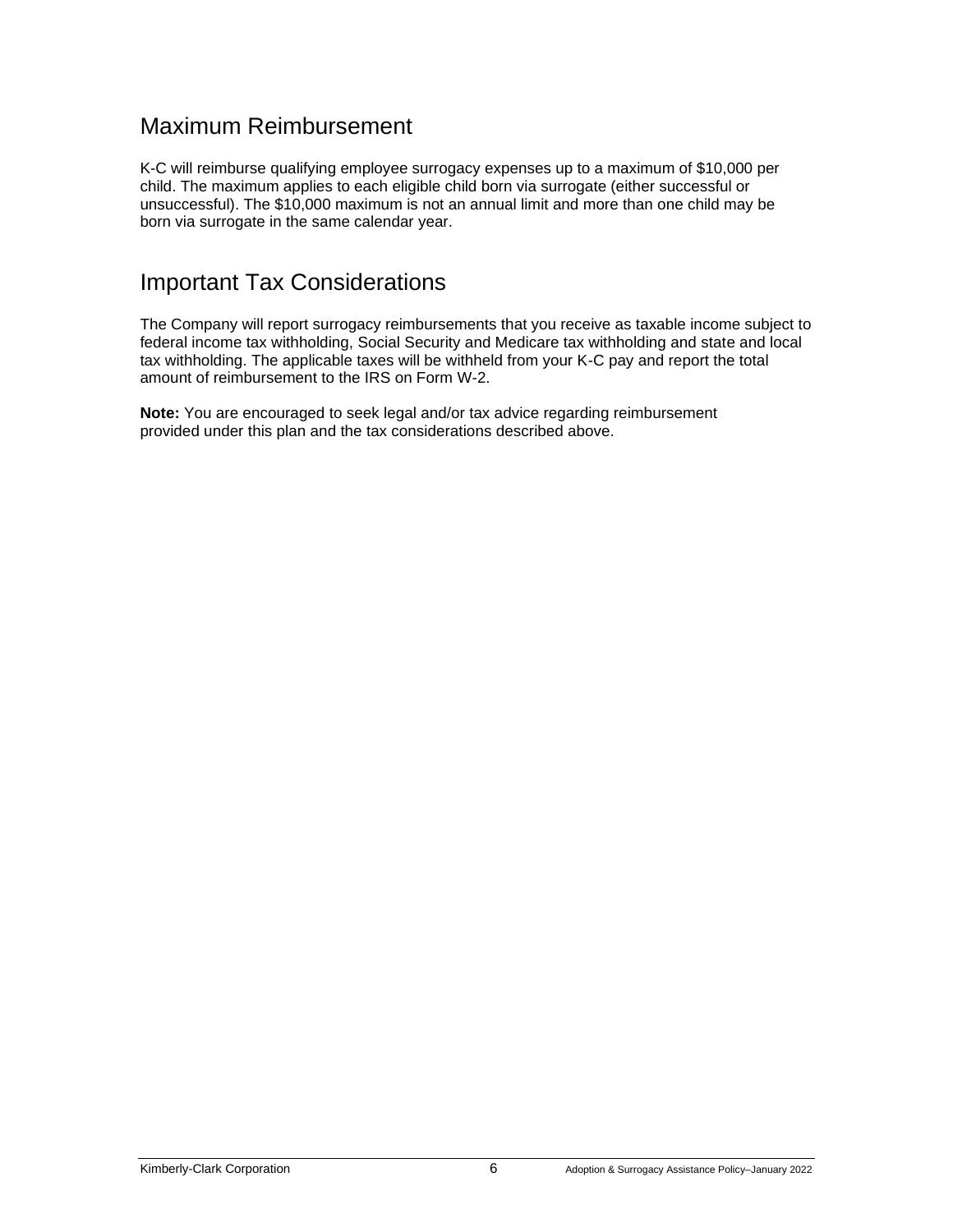# <span id="page-8-0"></span>**How to Get Reimbursed**

### <span id="page-8-1"></span>Reimbursement Procedure

When you're ready to submit your claim for reimbursement, log onto the Optum Financial website where you'll file your claim.

K-C allows only one claim submission per year for reimbursement(s), following finalization of an adoption and/or surrogacy. You must provide proof that the adoption and/or surrogacy is complete and final by submitting a notarized affidavit or legal bidding agreement to Optum Financial, along with any incurred claims to receive reimbursement up to the benefit maximum.

All reimbursements are paid through K-C payroll and will be issued as soon as administratively possible.

Follow the instructions on the Optum Financial site to submit your claim and supporting documentation.

All claims must be submitted along with an **[Adoption/Surrogacy Assistance Reimbursement](https://assets.ctfassets.net/ad8qm0w7pnr8/wijqwh7lQxz4UEJy29YLY/53d87e30fc78e4fa078af071237a2284/Adoption_Surrogacy_Assistance_Reimbursement_Request_FINAL.pdf)  [Request](https://assets.ctfassets.net/ad8qm0w7pnr8/wijqwh7lQxz4UEJy29YLY/53d87e30fc78e4fa078af071237a2284/Adoption_Surrogacy_Assistance_Reimbursement_Request_FINAL.pdf) Form**.

Once your claim is submitted, you'll generally be notified by email of the approval or denial within 7-10 business days.

Reimbursements are paid to you through normal K-C payroll processing and may take up to two payroll cycles before payment is issued. The amount K-C will reimburse is the total of all approved, eligible expenses up to the benefit maximum, less applicable tax withholdings.

Claims must be filed no later than 180 days from the finalized date of adoption and/or surrogacy (either successful or unsuccessful). An annual deadline is set, for **November 30th**, which is the latest claims can be filed to receive reimbursement from the current year's benefit allotment and to meet payroll processing deadlines. If your claim is received after the annual deadline, your reimbursement will be applied to the next year's benefit allotment and may take longer to issue due to year-end payroll processing deadlines.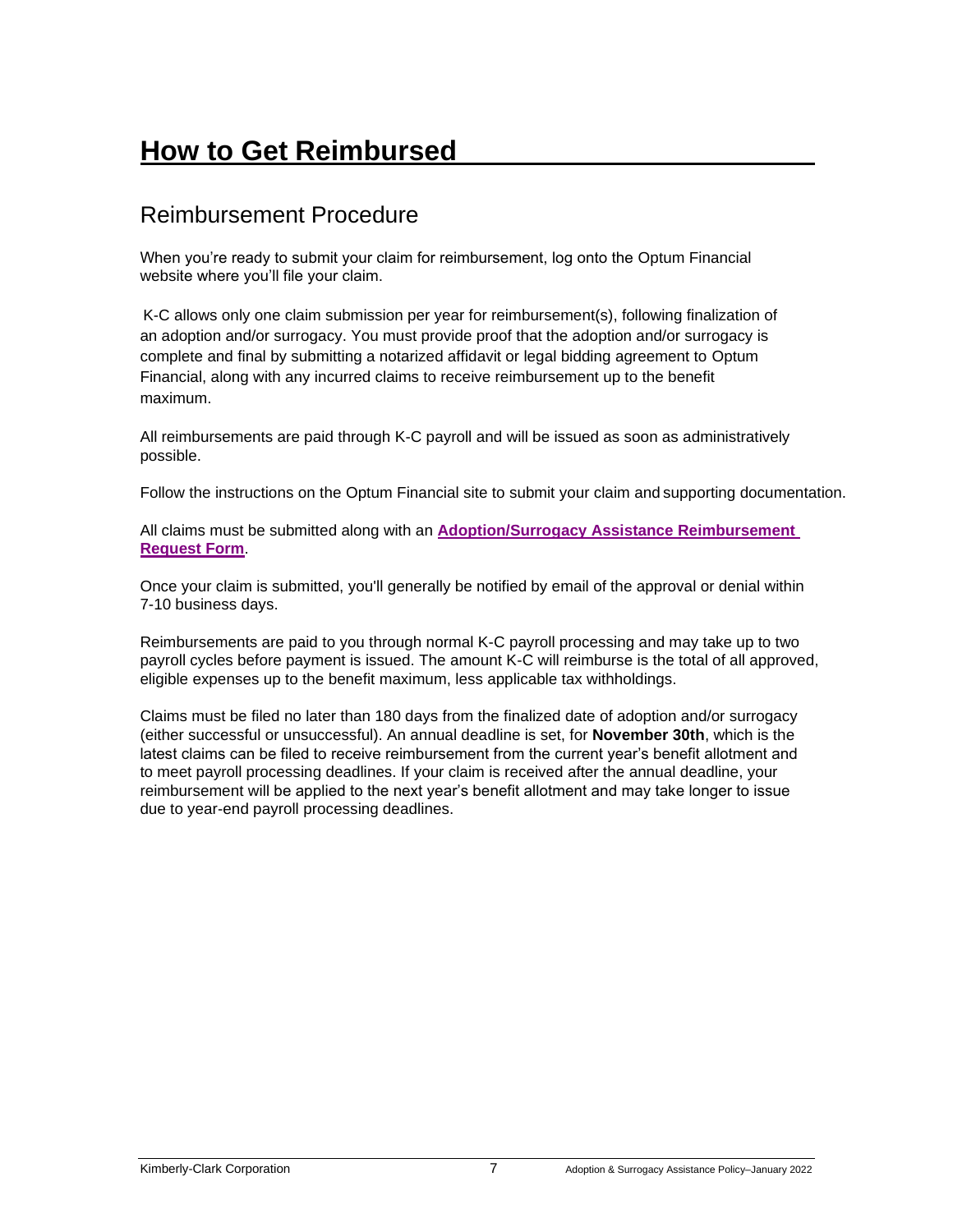#### **Foreign Expenses**

If you have documentation from a foreign country and in a different language, you're required to provide the translation in English. If necessary, for eligible expenses incurred in a foreign country, you're responsible for calculating the amount into U.S. dollars based on the currency exchange rate on the date the expense is incurred. You're required to include the formula used for the conversion as part of your supporting documentation.

#### <span id="page-9-0"></span>**Child with Special Needs (Only applicable to Adoption Assistance)**

A diagnosis and statement of medical necessity is required if the adoption is for a child with special needs who is over age 18, or if requesting reimbursement for medical expenses. Proof of medical necessity includes any document that indicates the doctor's name and signature—such as a prescription pad, letter, or preprinted form—and the medical condition.

#### <span id="page-9-1"></span>**Medical Expense for the Child**

Provide an itemized receipt containing the date of service, medical provider and description of care provided, product description, prescription name and amount. Credit card receipts without a description of the item are not acceptable. On the Optum Financial claim form, you, the employee, should be identified as the provider.

#### **Travel Expenses**

Provide an itemized receipt containing the date(s) of travel, travel provider (i.e., taxi service, parking, airline), and type of expense and amount (i.e., lodging). On the Optum Financial claim form, you, the employee, should be identified as the provider.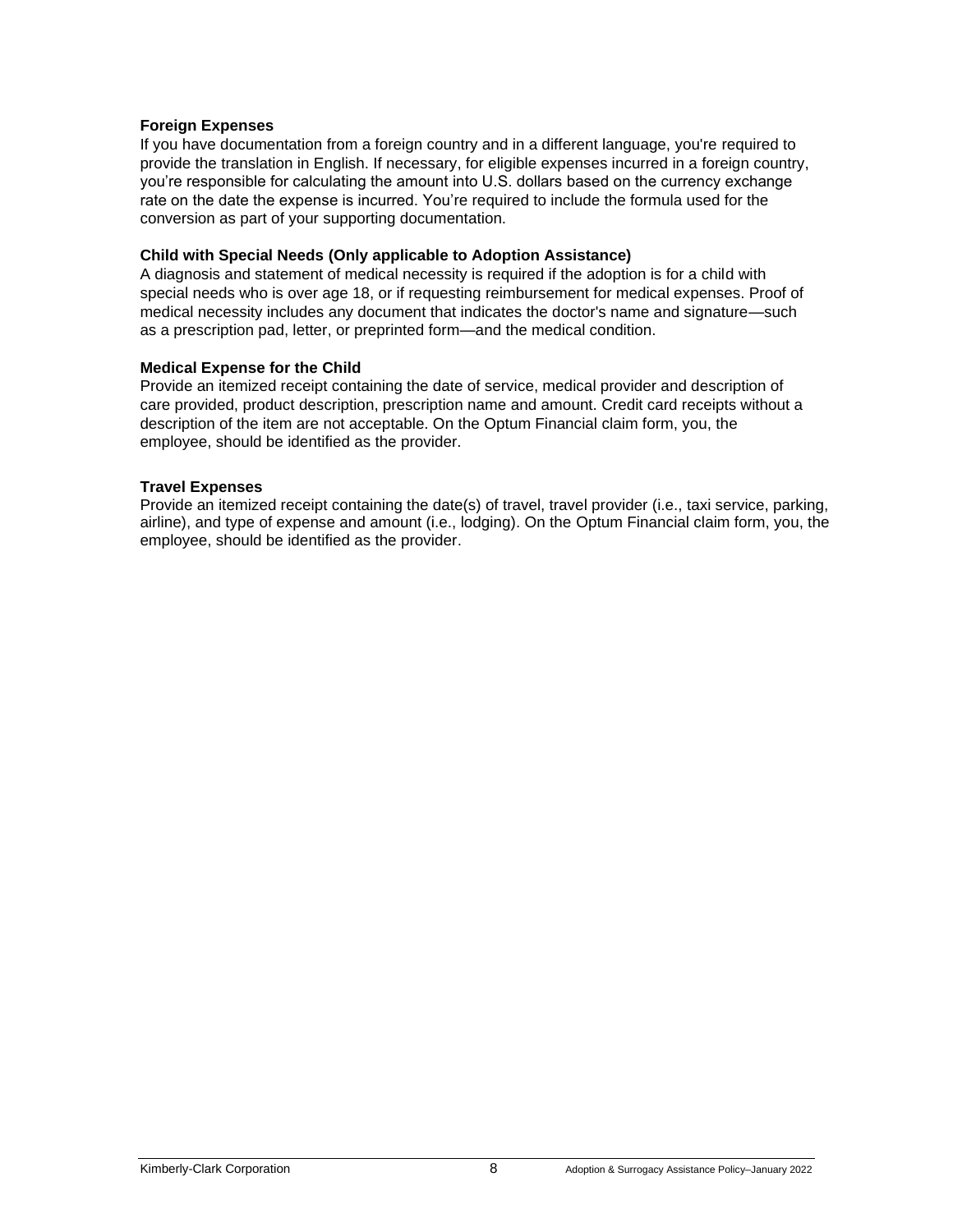# <span id="page-10-0"></span>**How to File a Claim**

# <span id="page-10-1"></span>Claims Appeal Process

If your claim for reimbursement is denied in whole or in part, you have the right to appeal the denied claim if you are not satisfied with the outcome of the initial decision. To file an appeal, you must send an appeal in writing to Optum Financial within 180 days of the initial claim denial.

Appeals Department 307 International Circle, Suite 200 Hunt Valley, MD 21030

**Note:** Most appeals are resolved by you providing the required documentation. Optum Financial does not confirm to you the receipt of the documentation.

If the original decision is upheld, K-C will be provided all appeal documentation to review and make the final claim determination. K-C will provide a final decision to you within 14 business days of receipt of your final appeal.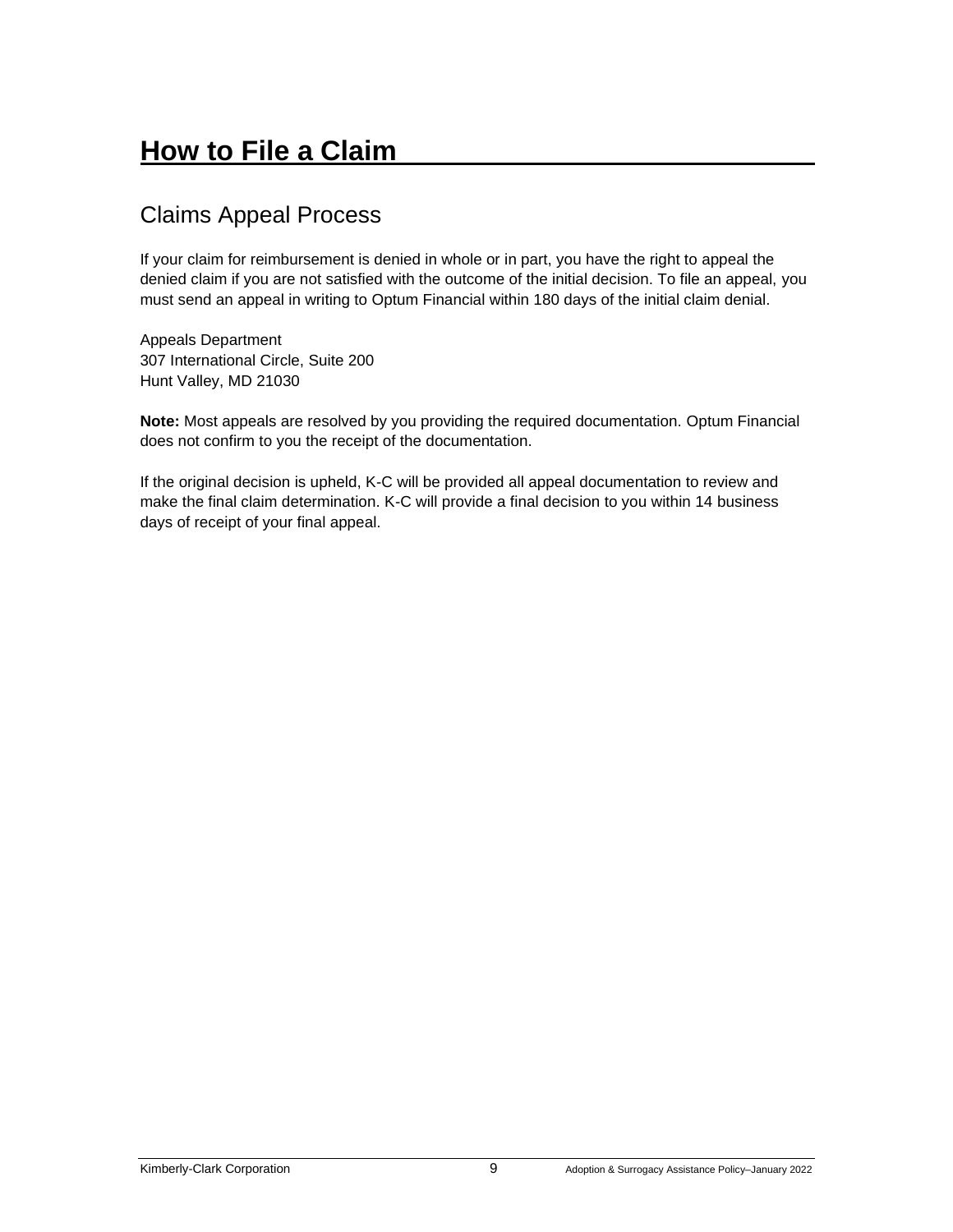# <span id="page-11-0"></span>**Administrative Information**

# <span id="page-11-1"></span>When This Policy May Be Amended or Terminated

K-C expects this policy to continue indefinitely. However, the Company reserves the right to make changes to and even discontinue this policy. If the Company were to terminate this policy or designate a partial termination with respect to a specific group of employees, each employee will have no further rights or obligations except as otherwise determined by the Company in its sole discretion. The form and administration of this policy may be changed by the Company.

# <span id="page-11-2"></span>Change of Address

It's your responsibility to update your mailing address. K-C is not responsible for correspondence or claim payments that are delayed or don't reach you because your address isn't correct.

For your own protection, an address change must either be made by you in Workday or by calling K-C & Me Live Support. K-C uses your address as it appears in Workday for all mailings concerning your benefits. You can contact K-C & Me Live Support at **866-444- 4516** to speak with a representative.

# <span id="page-11-3"></span>Employment Rights Not Guaranteed

Your participation under this policy doesn't give you the right to be retained in employment with the Company or its affiliates or subsidiaries, nor does it interfere with the right of the Company to discharge or terminate you without regard to the effect the termination would have on your rights under this policy.

# <span id="page-11-4"></span>The Use of Social Security Numbers

You'll be asked to provide your Social Security number. The Company and the claims administrators have the right to use your Social Security number for the purpose of administering this policy, including paying benefits under this policy and for tax-reporting purposes.